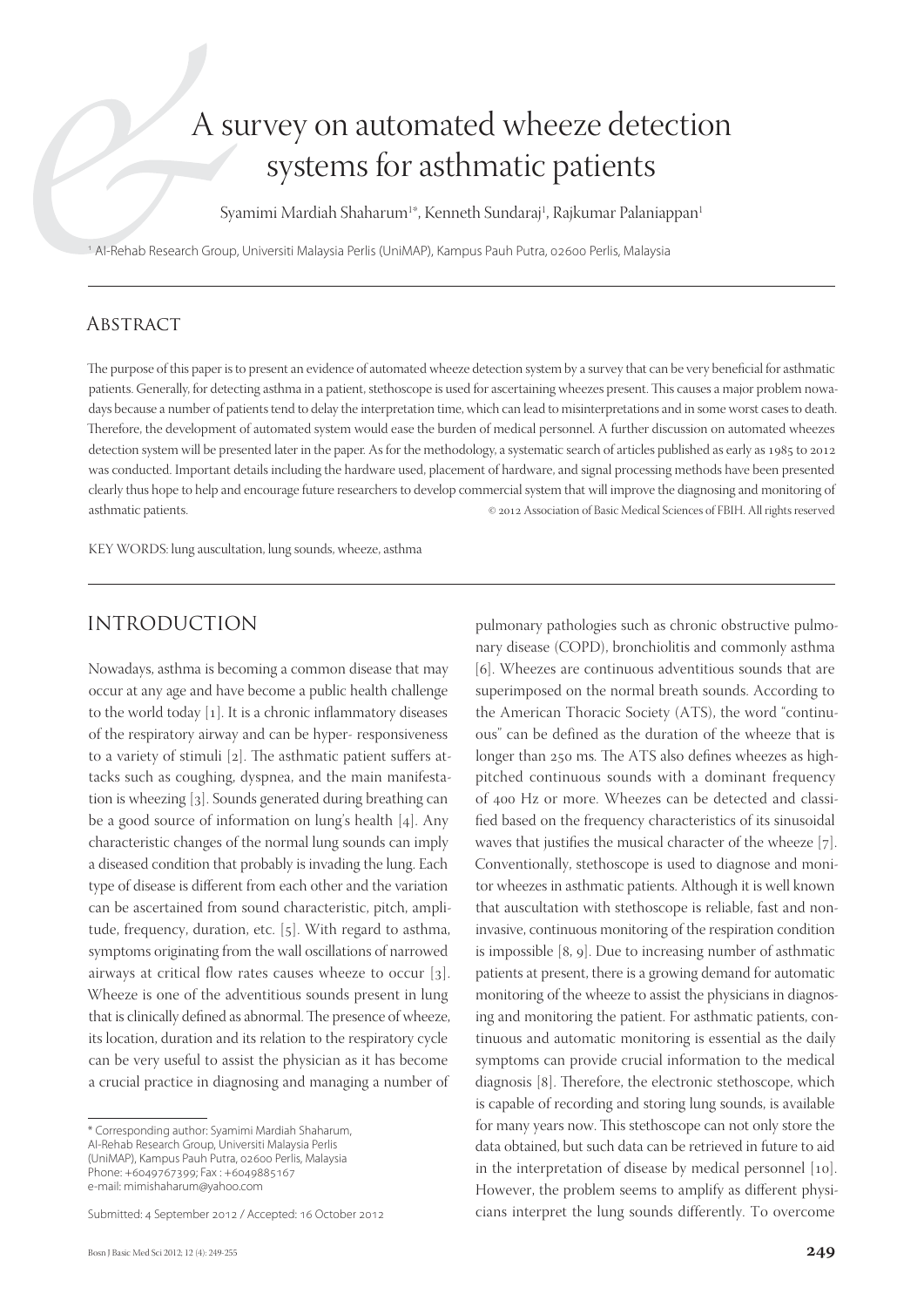these problems, computerized approach has been developed over the past three decades for automated wheeze detection  $[11]$ . It is a bit time-consuming, but low in cost and reliable. Many researchers were involved in developing and improving these automated systems and many have succeeded in their research. A survey of literature shows that the main methodologies can roughly be classified into two categories: Fourier peaks detection and spectrogram image analysis. This review paper is organized as follows. In methodology section, we present how articles have been searched and selected for the review in this paper. In the results section, information from all the chosen papers is summarized in a tabular form and an explanation on the content of these papers is given. In the following section, further discussion on the automated wheeze system based on the table developed is presented. And finally, in conclusion, we show how the system can be very beneficial for asthmatic patients. Some avenues for future work are also suggested.

# MATERIALS AND METHODS

#### *Samples and Methodology*

A systematic search of articles published as early as 1985 to 2012 was conducted in Universiti Malaysia Perlis (UniMAP). Keywords that were used throughout the search are lung auscultation, lung sound, wheezes, crackle, adventitious sounds and others that are synonymous to the search criteria. Only papers with important information for automated wheeze detection and papers published in English only were reviewed. Some papers may have presented other adventitious sound together with wheezes but only wheeze detection method

will be taken into consideration. Moreover, abstracts that have been published as workshop, conference or symposium proceedings were not be considered due to insufficient information presented in them.

#### **RESULTS**

A total of 94 articles were found initially. After, elimination of duplicates and obviously irrelevant titles  $(n = 67)$ , only 27 articles chosen for this systematic review (see Figure ). From the total of papers obtained, most of the discarded papers were not related to the discussed automated wheeze detection system. They included several other respiration sounds that are not re-

lated to asthma or their study design did not even include any wheezes present even though other lung sounds were discussed. None of the papers included in this systemic review were books or other reports not subject to peer review. From 27 papers chosen, only 21 articles which satisfied the selection criteria are discussed briefly in Table 1. As source of the data obtained is important in developing an automated system, we have listed all the hardware involved in data collection method. It is assured that data collected are from patients suffering from airway obstruction, which led to wheeze formation and the most are from asthmatic patients. No hardware is presented in case researchers used database as their data source. Listed hardware can be very useful for new researchers in developing new automated system for their research. In collecting the data, the placement of the auscultation hardware has been presented as well. This is due to that each point of data collection can result in different quality of the obtained signal. Wheezes have some characteristics that may produce a better signal for certain auscultation placement. Therefore, the placement of auscultation hardware presented may be very useful for collecting the best data for wheezes. The processing method together with the extracted feature used has been listed in Table 1. This seems to be the most crucial part in the successful of an automated system. A poor selection of the processing method and a feature to be extracted from data may cause a system to fail. Therefore, from the table, researchers will be able to choose the best processing method and a best feature to be extracted for a better automated system development. Result from every article may also act as a good reference for the system to be developed.



FIGURE 1. Illustration of studies identified and their management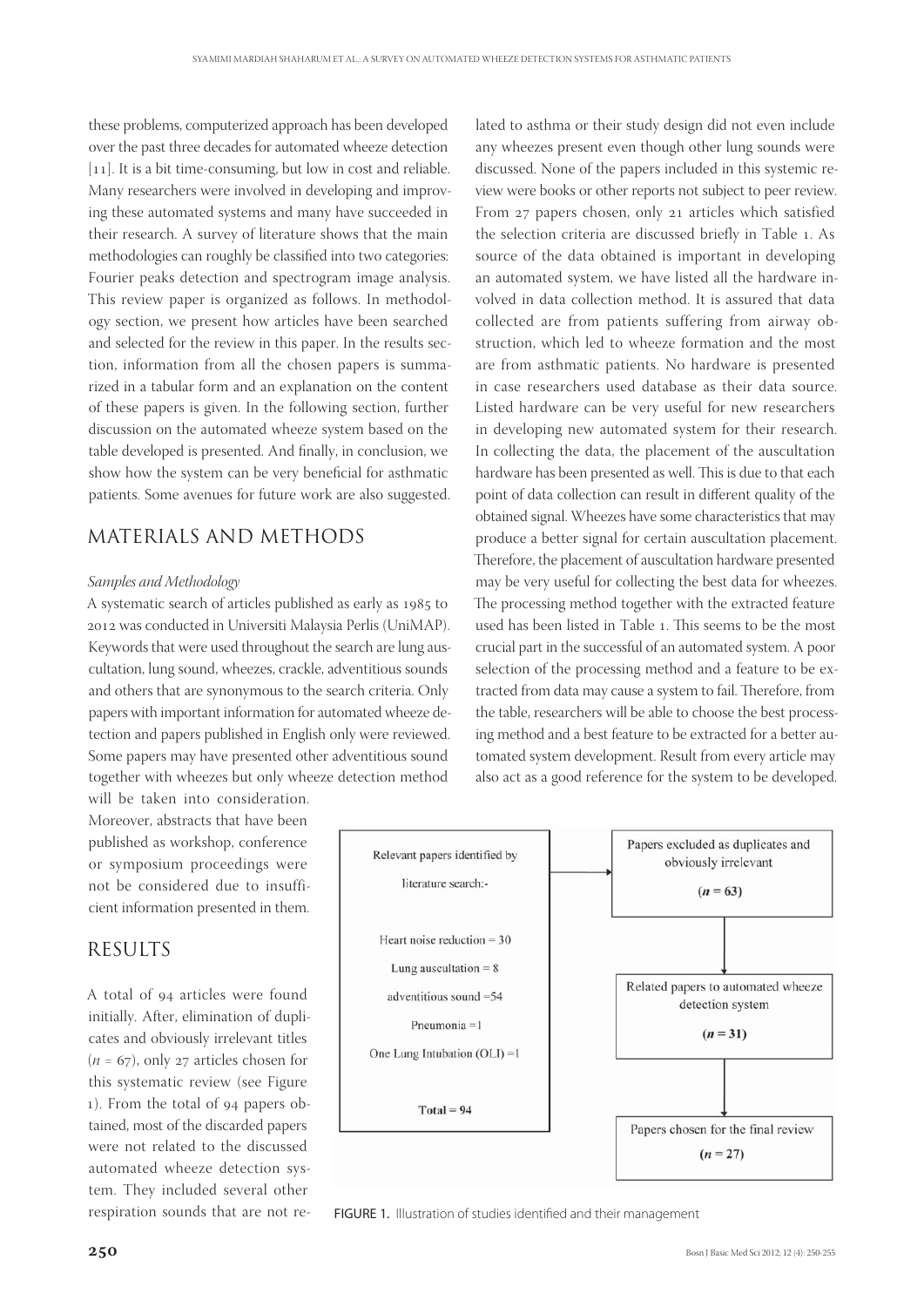| Author               | Year | Hardware and Sensor                                                                                         | Placement                    | Processing method                                                                                                                                                                   | Features Extracted                                             | Result                                                                                                                                           |
|----------------------|------|-------------------------------------------------------------------------------------------------------------|------------------------------|-------------------------------------------------------------------------------------------------------------------------------------------------------------------------------------|----------------------------------------------------------------|--------------------------------------------------------------------------------------------------------------------------------------------------|
| Forkheim et al. (3)  | 1995 | Eight microphones                                                                                           | Chest and back               | Function (RBP), Self Organizing<br>Back propagation (BP), Neural<br>Transform (FFT), Radial Basis<br>Map (SOM), Learning Vector<br>Network (NN), Fast Fourier<br>Quantization (LVQ) | FT Spectrum                                                    | Comparison between types of<br>neural network obtained,<br>94.5% accuracy for LVQ<br>94.5% accuracy for RBF,<br>91% accuracy for SOM,            |
| Zhang et al. (9)     | 2009 | Microphones (Panasonic<br>WM-64 PN)                                                                         | ₹                            | Detection (EBWD), STFT<br>Entropy-Based Wheeze                                                                                                                                      | Entropy                                                        | systems have been imple-<br>sound-based respiration<br>mented into wearable<br>wheezes samples and<br>Able to identify 85%<br>monitoring system. |
| Mayorga et al. (17)  | 2010 | NA (database)                                                                                               | $\stackrel{\triangle}{\geq}$ | dow, Fast Fourier Transform<br>(FIR) filter, Hamming win-<br>(FFT), Gaussian Mixture<br>Finite Impuse Response<br>Models (GMM)                                                      | Mel Frequency Cepstral<br>Coefficients (MFCC)                  | Accuracy of 98.7% obtained.                                                                                                                      |
| Cobera et al. (18)   | 2000 | Piezoelectric PPG sensor (Technion),<br>Spirometer (Horizont. USA), Pneu-<br>matacogprah (Jaeger, Germany). | $\lessapprox$                | Local Adaptive Wheezes Detection<br>Algorithm (LAWDA), Hanning<br>Window                                                                                                            | Power Spectral Density (PSD), Mean,<br>Standard Deviation (SD) | Algorithm has good sensitivity (100%<br>to 70%), Excellent specificity (100%).                                                                   |
| Jane et al. (8)      | 2004 | derago<br>Microphones and<br>pneumatacho                                                                    | trachea                      | Autoregressive (AR)<br>model                                                                                                                                                        | PSD, Peak Frequency<br>(FP)                                    | Higher value of peak<br>frequency were found<br>severe obstruction.<br>in patients with                                                          |
| Fenton et al. (6)    | 1985 | Two contact accelerom-<br>eter (EMT-25B, Elema-<br>Schonander-Siemens)                                      | Lung and trachea             | FFT                                                                                                                                                                                 | Power Spectra                                                  | Trachea is a better source<br>for wheeze detection.                                                                                              |
| Feng Jin et al. (19) | 2008 | Single Electrets Condenser Micro-<br>phone (ECM-77B, Sony)                                                  | Trachea                      | (STFT), Sample Entropy, Fast Gabor<br>Short-Time Fourier Transform<br>Spectrogram                                                                                                   | Mean distortion of histogram                                   | expiration while 85.3% accuracy for<br>97.9% accuracy for wheezes during<br>wheezes in inspiration.                                              |

| TABLE 1. An overview of developed wheeze automated systems |  |
|------------------------------------------------------------|--|
|------------------------------------------------------------|--|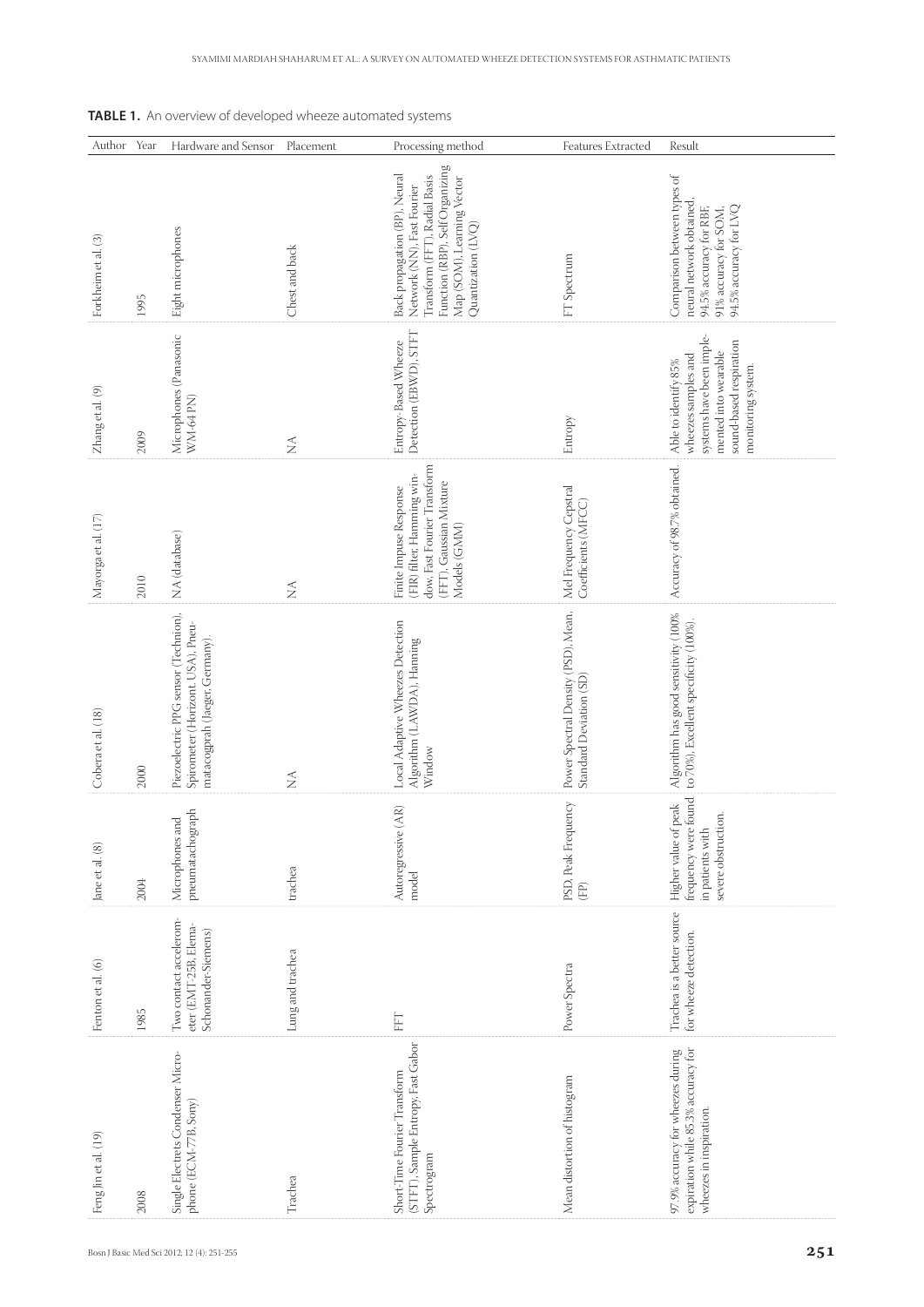| Author                 | Year | Hardware and Sensor                                                                   | Placement     | Processing method                                                        | Features Extracted                                        | Result                                                                                                                                          |
|------------------------|------|---------------------------------------------------------------------------------------|---------------|--------------------------------------------------------------------------|-----------------------------------------------------------|-------------------------------------------------------------------------------------------------------------------------------------------------|
| Riella et al. (13)     | 2003 | NA (database)                                                                         | $\lessapprox$ | FIR filter, FFT, Hanning<br>window, Multi-Layer<br>Perceptron, BP        | Spectral Mean                                             | for a continuous analysis<br>Proposed technique can<br>using many respiratory<br>be quite useful mainly<br>cycle from patient.                  |
| Aydore et al. (20)     | 2009 | pneumatachograph (Validyne<br>14 Electret Microphones<br>(Sony ECM-44 BPT),<br>CD379) | Chest wall    | Fisher Discriminant Analysis<br>(FDA), Neyman Pearson<br>Hypothesis      | Kurtosis, Renyi entropy, f50/<br>690 ratio, mean crossing | and 93.5% accuracy for testing<br>95.1% accuracy for training<br>obtained.                                                                      |
| Wisniewski et al. (21) | 2010 | ECM-44BPT), Pneumatach-<br>ograph (Validyne CD379)<br>14 microphones (Sony            | Chest wall    | Teager Energy Operator<br>(TEO), Otsu Threshold,<br>STFT, Sample Entropy | Kurtosis, Renyi entropy, f50/<br>(90 ratio                | in e-health systems can be a<br>measurement of wheezes<br>Review proved that<br>very powerful tool.                                             |
| M. Oud (4)             | 2003 | Air Coupled Electrets<br>Microphone                                                   | Trachea       | Feed Forward NN, Hanning<br>Window, Feed Forward NN                      | Welch spectra                                             | Variance considerations can<br>Component Analysis (PCA)<br>data by means of Principal<br>dimension of the spectral<br>be utilized to reduce the |
| Jain et al. (5)        | 2008 | NA (Database)                                                                         | $\lessapprox$ | FFT, Hanning<br>Window                                                   | Spectral analysis                                         | Yielded system with<br>84% sensitivity, and<br>86% specificity.                                                                                 |
| Bahoura et al. $(11)$  | 2004 | NA (Database)                                                                         | $\lessapprox$ | Gaussian Mixture Models<br>(GMM), MLP,VQ                                 | MFCC, Subband Based Cepstral<br>(SBC)                     | GMM-MFCC successfully clas-<br>sify sounds into two category<br>(wheeze and normal sounds).                                                     |
| Cortes et al. (16)     | 2005 | Piezoelectric PPG sen-<br>sor (Technion, Israel),<br>Pneumatachograph                 | tracheal      | $\overrightarrow{AR}$                                                    | PSD,FP                                                    | spirometric test cannot<br>obstruction on whom<br>for patients with high<br>System can be used<br>be carried out.                               |
| Hsueh et al. (22)      | 2005 | Microphone Sensor<br>(KEC2738)                                                        | thorax        | Algorithm, Hanning<br>Window, LAWDA<br>Shabtai-Musih                     | PSD                                                       | sensitivity and specific-<br>tested and obtained<br>System have been<br>ity above 89%.                                                          |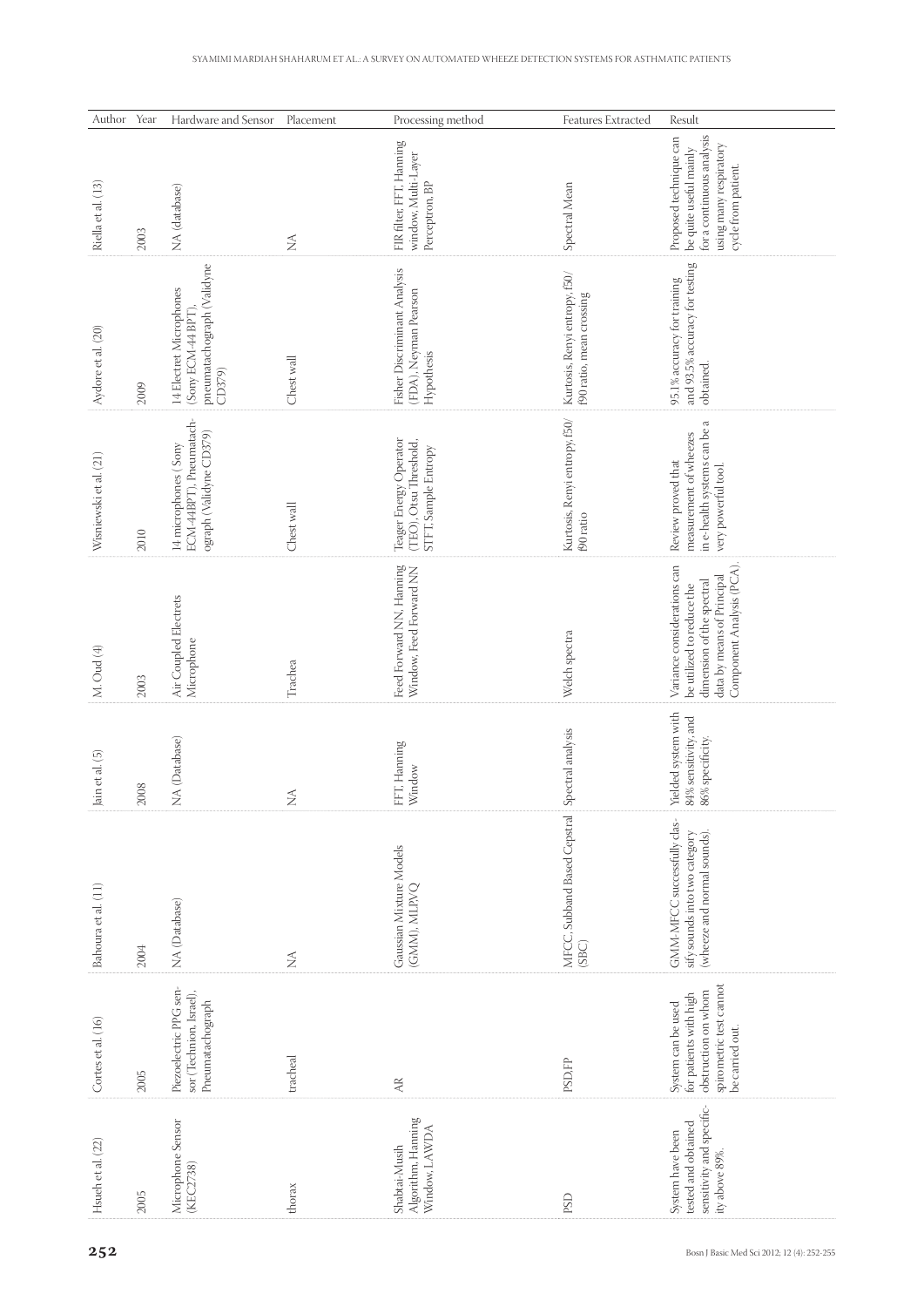| Author               | Year | Hardware and Sensor                                                                                                               | Placement                   | Processing method                                          | Features Extracted                          | Result                                                                                                                                                                                                    |
|----------------------|------|-----------------------------------------------------------------------------------------------------------------------------------|-----------------------------|------------------------------------------------------------|---------------------------------------------|-----------------------------------------------------------------------------------------------------------------------------------------------------------------------------------------------------------|
| Jane et al. (14)     | 1998 | (Technion), Jaeger Pneumatachograph<br>Piezoelectric Contact Microphone<br>PFT Horizon Spirometer (USA),<br>(Screenmate, Germany) | Near the cricoids cartilage | $\widetilde{\prec}$                                        | <b>PSD</b>                                  | Respiratory sound analysis showed<br>to be complementary to classical<br>spirometry                                                                                                                       |
| Corbera et al. (23)  | 2004 | Spirometry (PFT Spirometer, Horizon,<br>USA), Pneumatachograph (Screen-<br>mate, Germany), PPG (Technion,<br>Israel)              | $\lessapprox$               | LAWDA - Shabtai Musih                                      | Average Mean Frequency                      | time-frequency plane, with high sensi-<br>tivity was developed and validated by<br>An algorithm to detect wheeze in<br>medical doctor.                                                                    |
| Hossain et al. (15)  | 2004 | (Siemens EMT 25C), pneuma-<br>Piezoelectric accelerometer<br>tachograph                                                           | right upper lung lobe       | Hilbert Transformation, FFT,<br>Linear Regression Analysis | Mean amplitude, mean flow,<br>average power | airway narrowing in respiratory<br>used as means of detecting the<br>The LS-Flow model may be<br>diseases.                                                                                                |
| Oud et al. (12)      | 2004 | trets Microphone, Spirometer<br>Handmade Air-Coupled Elec-<br>(Vmx R.O. S., SensorMedics,<br>The Netherlands)                     | Trachea                     | Hanning window, ANN                                        | Welch Spectra                               | Resistance (Rrs (4)) parameter<br>found that Rrs is preferable to<br>1 s (FEV1) versus Respiratory<br>Forced Expiratory Volume in<br>FEV.                                                                 |
| Riella et al. (24)   | 2009 | NA (Database)                                                                                                                     | Trachea                     | STFT, FFT, ANN                                             | Spectral analysis                           | The successful use of the technique can<br>formed continually using many respira-<br>be helpful in clinical diagnosis mainly<br>when the analysis needed to be per-<br>tory cycles from the same patient. |
| Taplidou et al. (25) | 2007 | Five Electrets Condenser Microphones<br>(ECM77B, Sony, Tokyo), Pneumatach-<br>ograph (974010, Siemens, Germany)                   | Trachea                     | STFT, Hanning Window                                       | TF analysis                                 | The system developed can be success-<br>fully used due to its noise robustness,<br>fast implementation and increased<br>accuracy.                                                                         |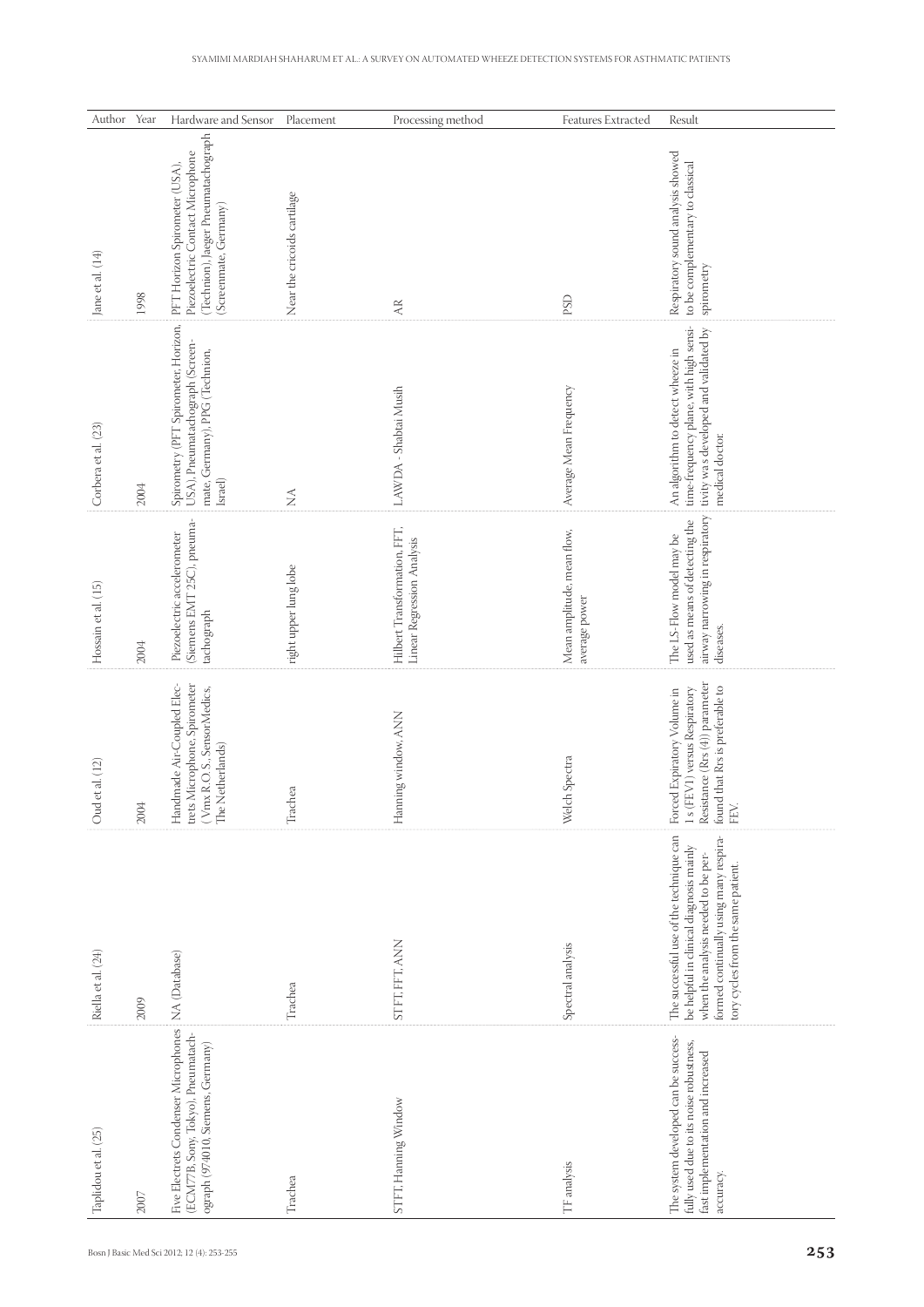# DISCUSSION

The authors strongly believe that this article is first of its kind since no previous work on summarizing the previous research on automatic wheeze detection systems beneficial seems to be available. In this section, the data collection procedures and the data processing methods by previous researchers are discussed. Few recommendations based on the analysis from the previous work are also suggested.

#### *Data Collection*

Nowadays, there are several methods used clinically in detecting wheeze. Methods such as spirometer and other pulmonary function tests are widely used. For an example, Jane et al.  $[14]$  in their studies have proved that respiratory sound analysis complementary to the classical spirometry has showed that the automated system can also be reliable as a pulmonary test for detecting wheeze. These methods are time-consuming and also extra effort is needed on part of the patient for such tests. The simplest method to detect wheeze is using microphone mounted on a stethoscope. This method is non-invasive and not time-consuming. This has drawn much attention from researchers to develop automated wheeze detection system. Since automated auscultation technique is not yet implemented in current medical application, the use of current pulmonary function test along with acoustic analysis can improve the reliability of such automated system. While, Hossain  $[15]$  have introduced the lung sound-flow rate model that can be used for the detection of airway narrowing occurring in asthmatic patients, Cortes and team [16] in their work proved the unnecessary of using the additional details together with lung sounds. They have successfully developed a system to assist the patient on whom spirometric test cannot be carried out by solely using lung sound signal. From Table 1, it can be observed that most of the previous researchers have collected data by placing the microphone over the trachea region  $[2, 4, 6, 10, 14, 17, 22, 23]$ . Riella et al.  $[12]$  stressed the reliability of the trachea to be a better location for analyzing wheezes than the lung while Oud et al.  $[13]$  claimed that trachea is reliable because all air-propagated lung sound from the two lungs integrates in trachea. Moreover, more frequency information is preserved at the trachea, as the chest wall filters out higher frequencies  $[12]$ . This shows that the trachea is the most favorable and reliable position for wheeze data collection.

#### *Data Processing*

There are several methods being used by the previous researchers to process the lung sounds for detecting wheeze. The lung sounds are either processed in time domain or frequency domain. The lung sounds are non-stationary and

nonlinear. Therefore, analyzing the lung sounds in the timefrequency domain will be more helpful for getting valuable information from the non-stationary signals  $[26]$ . Regardless the usefulness of time-frequency domain for analyzing lung sounds, very few researchers have used the methods according to Table 1. The work of Taplidou et al.  $[25]$  is the only work being carried out using time-frequency domain. For recognizing the wheeze, the previous researchers have opted to use statistical analysis or machine learning methods. Method such as Fisher Discriminant Analysis (FDA), kurtosis and linear regression analysis are the most commonly used for statistical analysis while neural network (NN), radial basis function (RBP), learning vector quantization (LVQ), Gaussian mixture models (GMM), fast Fourier transform are the most commonly used for machine learning methods. Methods such as genetic algorithm, support vector machine, and practical swarm optimization are yet to be explored in developing the wheeze detection system. The researchers also have not yet touched upon the area of hybrid machine learning algorithm in the detection of wheezes. Hybrid algorithms such as neuro-fuzzy, genetic fuzzy systems, evolutionary neural networks etc, have proved to be effective with other applications  $[27]$ . It is recommended to use such algorithms for wheeze detection in the future. As far as the extracted feature are concerned, various type of features have been used by the previous researches such as time-frequency spectrum, entropy, Mel frequency ceptral coefficients (MFCC), power spectral density (PSD), Mean, standard deviation (SD), Peak Frequency (FP), kurtosis, mean crossing, welch spectra, and subband based cepstral (SBC)  $[3, 4, 8, 9, 11, 17, 19, 21]$ . It is impossible to choose which features is the best to be extracted, this is because by using the same feature, a system performance can be differ with each other due to different signal processing and classification technique applied. For an example, Corbera et al.  $[19]$  successfully obtained  $100\%$  specificity while Hsueh et al.  $[22]$  only managed to obtained 89% specificity for their system eventhough both of the system uses PSD  $[19, 22]$ . Moreover, the higher specificity obtained by Corbera et al. also due to the use of PSD together with SD features resulting a better result for their system. From Table 1, can observed that the most feature used is PSD  $[6, 8, 14, 16, 18, 22]$ .

## CONCLUSION

This review provides an insight on automatic wheeze detection systems developed by previous researchers and its potential in both clinical and research setting. The literature review was carried out on the 27 articles that satisfied the selection criteria. A brief summary on the  $21$  out of  $27$  articles was tabulated. The table clearly discussed the hardware used,